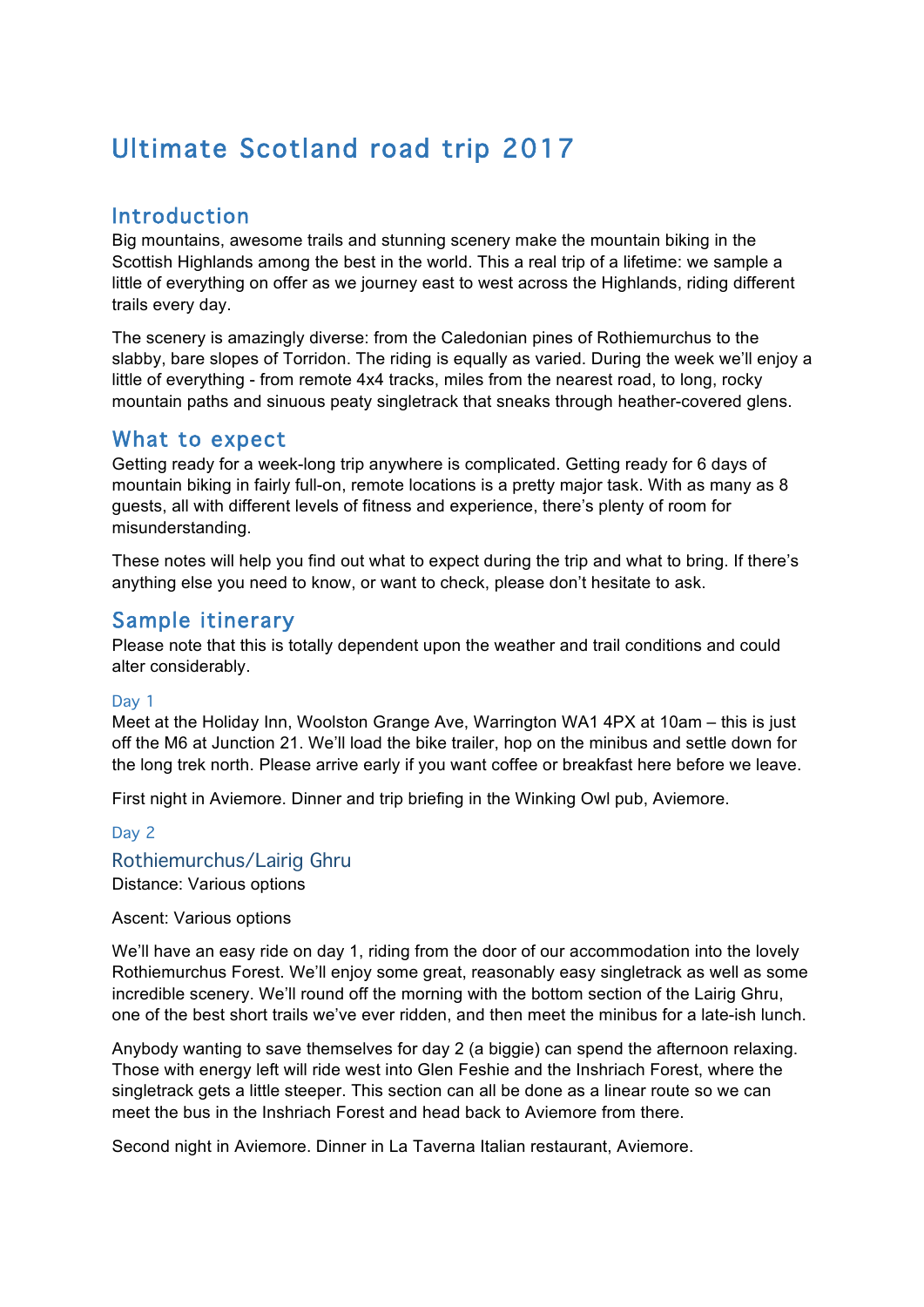### Day 3 Glen Tilt Distance: 55km

Ascent: 1,000m

The classic Glen Tilt circuit is about 55km with 1,000m of ascent. It sounds huge, but it's actually nothing like as tough as it sounds. The big attraction of this route is the scenery and the remoteness of it all. A lot of the miles are on good 4x4 tracks that literally fly by, and after an afternoon swim under the Falls of Tarf (anyone brave enough?), the last 20km are gently downhill. It may be possible, for those that want it, for the bus to drop some of us at the trail head cutting out around 200m of tarmac climbing!

Third night in Aviemore. Dinner in the Winking Owl pub, Aviemore.

Day 4

Glen Affric Distance: 20km (short route)

Ascent: 400m (short route)

After a big day yesterday, there's an option for this to be a much shorter day with some easy forest road climbing and some great, mainly non-technical singletrack. All among some of the Highland's best scenery. But there's also an option of another epic – including some of the best technical singletrack we've ever ridden (29km/500m of ascent) –we can make a final decision the evening before.

Fourth night in the Torridon Hostel. Dinner in the wonderful Torridon Inn.

#### Day 5

#### **Torridon**

Distance options from 25km to 46km

Ascent: 600m to 1,200m

There are a few options for this day depending upon weather, what we did the day before and how everyone's feeling. The biggest of the classic loops is around 46km with 1,200m of ascent and is a real monster – probably best done in good weather only. Opt-outs are available if anyone's really feeling it (this is a holiday after all!). Whatever happens, we'll have an epic day in one of our favourite places to ride.

Fifth night in the Torridon Youth Hostel. Dinner in the amazing loch-side Gille Brighde restaurant in Diabaig.

#### Day 6

#### Torridon

Distance: 17km (or 34km for an out and back)

Ascent: 300m (600m for out and back)

A shorter day that sees us cross the Applecross Peninsula on some sumptuous singletrack that delivers us to a great pub or tea shop. It would be rude not to grab lunch here. The trail is fantastic to ride in the other direction too, if anyone's got the energy to ride back!

Sixth night in the Torridon Youth Hostel. Dinner in the Torridon Inn.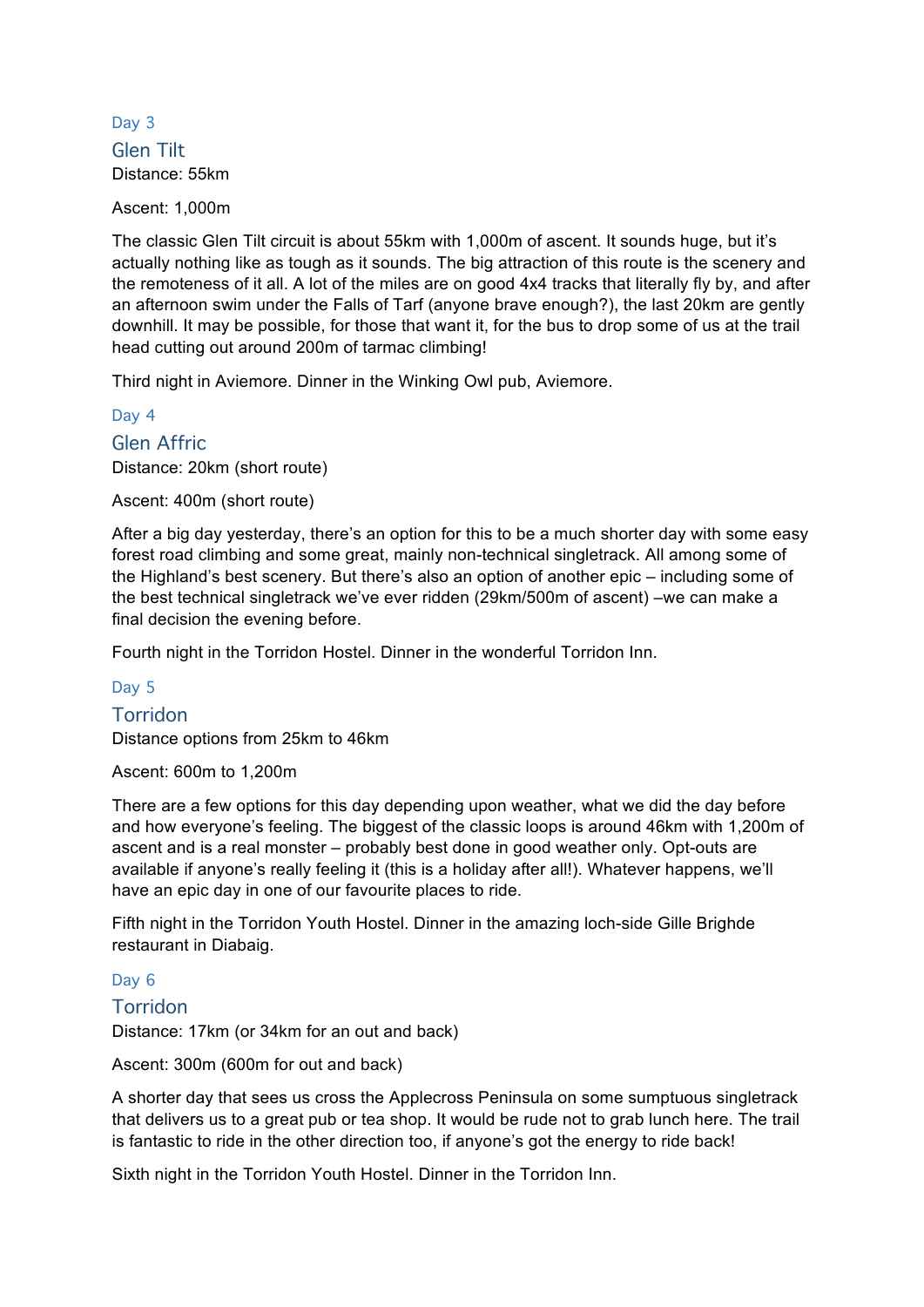### Day 7 Sligachan, Skye Distance: 18km

Ascent: 270m

We'll have a lot of travelling today as we head to Skye to ride, then south for our final night in Spean Bridge. The Sligachan Glen trail is awesome – we follow sandy and rocky singletrack the length of the glen, passing beneath the jagged peaks of the Cuillin Ridge (of Danny Macaskill fame). The trail visits a stunning remote beach, where toe-dipping (or more) is optional.

Seventh night in Coire Glas in Spean Bridge. Last supper in the acclaimed Old Station.

Day 8 Return to England

### Included in the original trip price:

• All accommodation: 7 nights of B&B or private hostel rooms

- Cooked breakfasts and packed lunches (evening meals are at your own expense)
- All travel in Scotland: 16-seat minibus with a professional driver and bike trailer
- All guiding: 2 qualified guides giving a 4-1 client to guide ratio

### Not included in the original trip price

- Getting to and from the meeting place
- Travel insurance and personal equipment
- Evening meals
- Incidental expenditure such as alcohol, bike spares and laundry

# A typical day

It's quite likely that no 2 days on this trip will be the same. But we can try...

We'll have breakfast together at a time agreed the previous evening, and then load the bikes onto the trailer and hop on the bus. Most days, it would be good if we were ready to ride at this stage so there's no major faffing when we're dropped off (where parking might be awkward for a bus and trailer). But this won't always be possible so we can discuss it in the briefing or on the day.

Remember to bring a small post-ride bag to leave in the bus with dry clothes and shoes to put on after the ride.

On days when we're moving to different accommodation, you'll obviously have to bring all your overnight stuff too.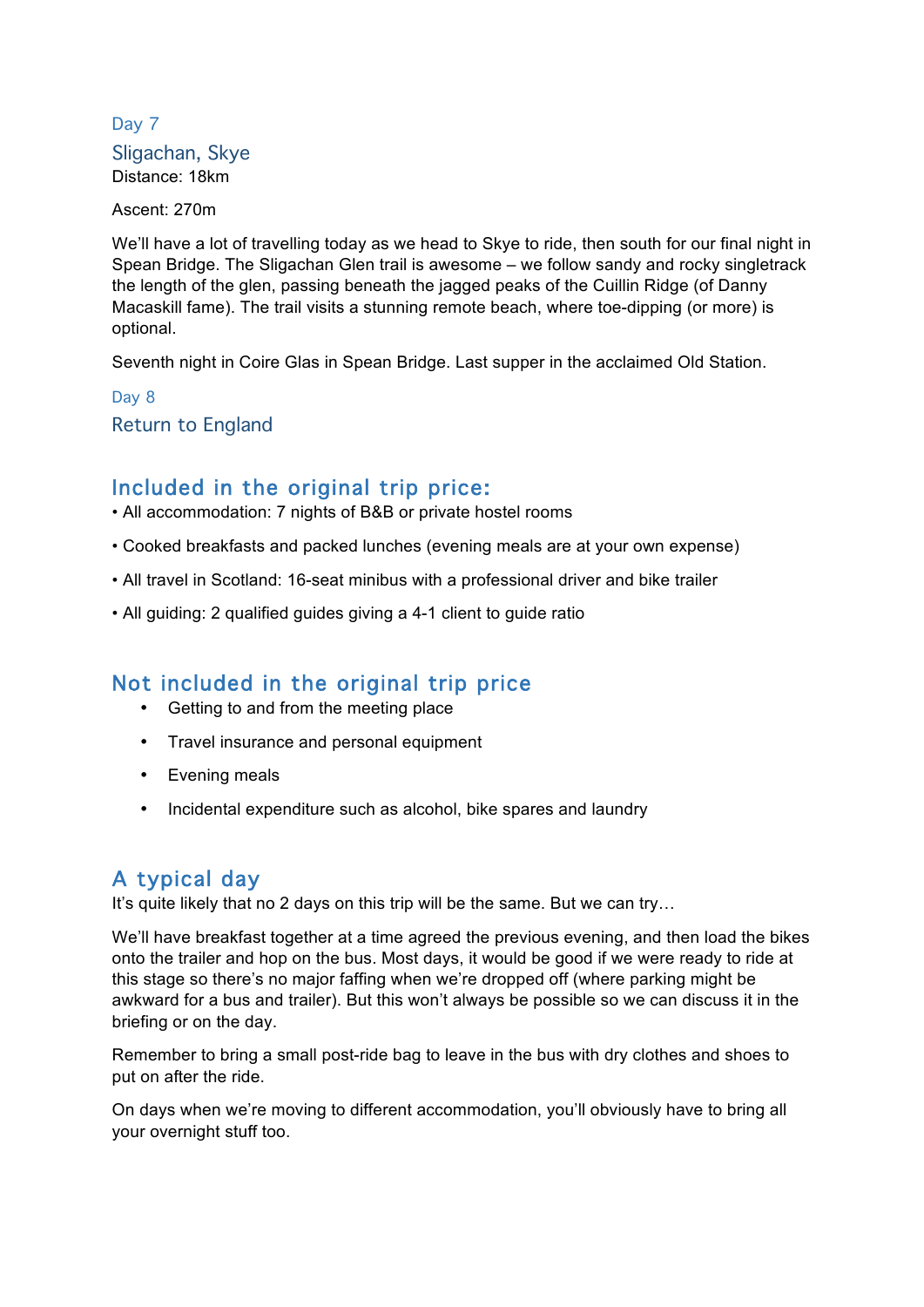In the evenings, it will be ideal if we can meet for a pre-dinner drink and have a chat about the plans for the next day. Armed with the latest weather forecast and a few maps we'll come up with something that will suit everybody.

# Riding skills and fitness

Many people ask us about the riding and their skills and fitness. It's a hard one to answer as difficulty is so subjective and we'll have 10 different riders, all with different fitness levels and technical abilities.

#### Riding skills

Firstly, I don't think the riding is as tough as it sounds. I've chosen routes that give a real Scottish flavour but still make for an enjoyable holiday.

There will however, be some big ups (including a fair bit of pushing for sure), some long days (possibly 6-8 hours or more) and some technical downs (some of which probably everybody will walk a few metres). As long as you can keep smiling when you're tired and pushing your bike then you'll be fine.

In terms of riding ability, this trip won't suit anyone who isn't happy riding red grade trails in typical UK trail centres (please ask us if you would like more detail).

#### Fitness

It's much more about stamina than speed or strength. There are some long days and we won't be racing anywhere. On the bigger days, we'll ride at a relaxed pace that can be kept up all day. We'll also take more care than we would at a trail centre as a bad fall in a remote place is not good news.

The best training for this kind of trip is actually just getting out riding – preferably longer distances at a steady pace. 30km at a steady pace will be more useful than 15km at racing speed, so if your local trails are short, slow it down and do 2 laps!

We have 2 guides on the trip so we can try to cater for different speeds and ability levels. I'm sure everybody will have their own strengths and weaknesses and everybody will have good days and off days. If we pull together as much as possible a strong team will achieve lots more than a bunch of fit individuals.

# Bike cleaning and maintenance

We'll have access to a hose for bike cleaning each night.

We'll also have a bike stand and some tools for fettling and repairs. Please bring any tools that are specific for your bike.

See the kit list for recommendations of what to bring.

### **Maps**

Yup, we're guiding so you don't need them. But if you like following routes on your own maps, it's best to discuss that with us in Scotland in case plans change and you bring the wrong ones! If you just want printouts or GPX tracks of where we've been when we get home, let me know and I can do this (on a non-commercial basis  $\circledcirc$ )